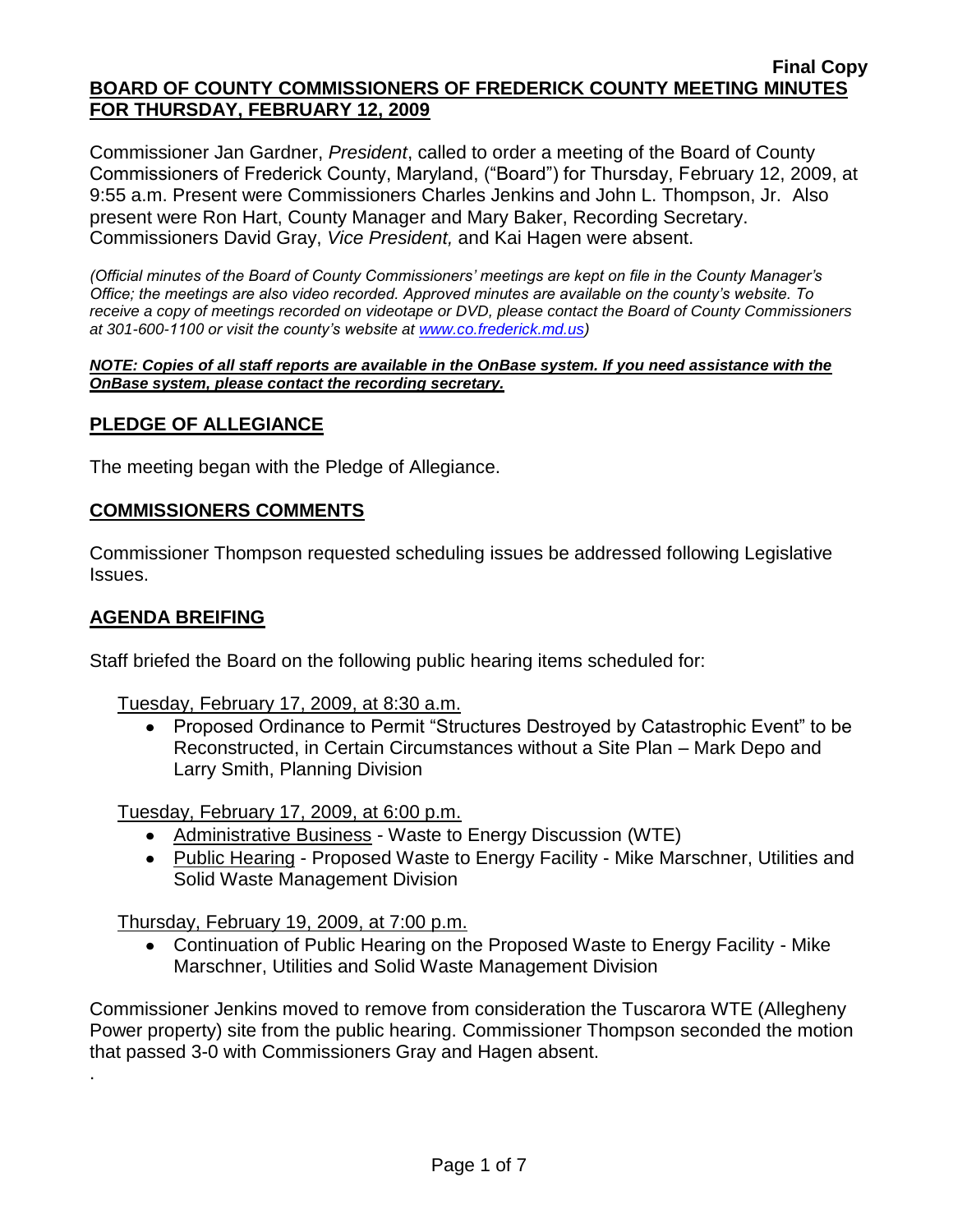# **CONSENT AGENDA**

The following items were on the consent agenda:

## **BID AWARDS**

- 1. Purchasing Memo #09-134 Approval of Extension of Interim Contract for Therapy Services for Citizens Care and Rehabilitation Center (CCRC) Award to: Genesis Rehabilitation Services, Inc. Award amount: Estimated total of \$122,000
- 2. Purchasing Memo #09-138 SOQ/RFP#08-CSC-09 National Pollutant Discharge Elimination System Consulting Services Indefinite Delivery Quantity (IDQ) Award to: Versar, Inc. Award amount: Not to Exceed \$600,000

### **BUDGET TRANSFERS**

- 1. BT-09-124, Water and Sewer, Utilities and Solid Waste Management Division
- 2. BT-09-125, Water and Sewer, Utilities and Solid Waste Management Division
- 3. BT-09-126, Accounting, Finance Division
- 4. BT-09-127, Accounting, Finance Division
- 5. BT-09-128, Accounting, Finance Division

# **CHANGE ORDERS**

- 1. FY 2009 Full Depth Reclamation of Various County Roadways, Contract No. C29919, Change Order No. 2
- 2. Ballenger-McKinney Enhanced Nutrient Removal (ENR) Waste Water Treatment Plant (WWTP) Expansion, Contract No.200A-S, Design Change Order No. 9

Commissioner Jenkins moved to approve the consent agenda as presented. Commissioner Thompson seconded the motion that passed 3-0 with Commissioners Gray and Hagen absent.

### **ADMINISTRATIVE BUSINESS**

### **Gypsy Moth Suppression Program - FY 2009 Funding Issues – Robert Tatman and Tom Lupp, Maryland Department of Agriculture**

Mr. Lupp and Mr. Tatman presented information to the Board regarding plans for FY 2009 cooperative gypsy moth suppression program in Frederick County. The Maryland Department of Agriculture (MDA) completed the gypsy moth egg mass survey and were currently finalizing estimates of private, local and state owned forested acres which would be proposed for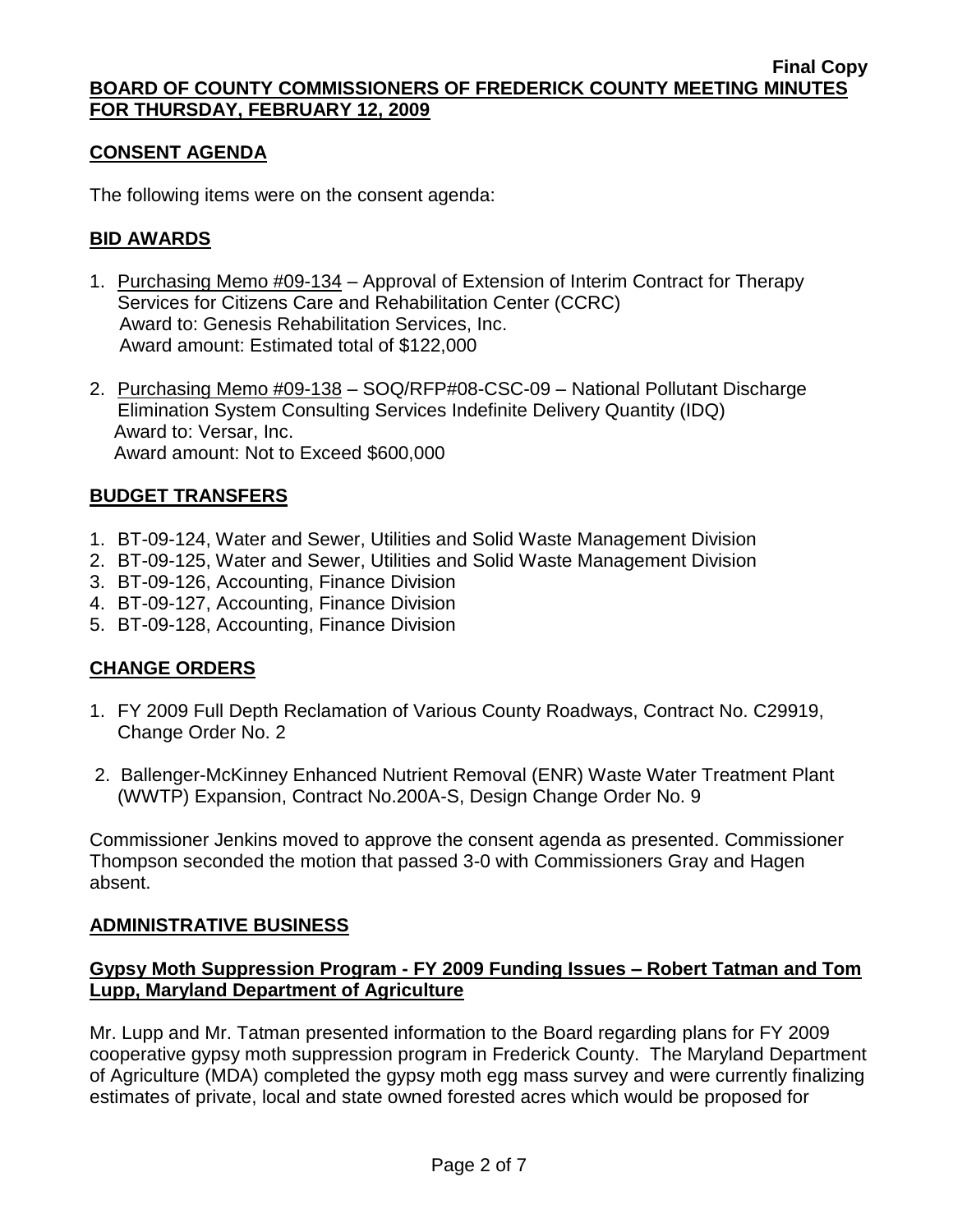treatment within each county. The MDA would provide an estimate of the county's thirty percent cost share to spray.

Based on this fall's egg mass count, the MDA proposed 13,128 acres be sprayed and would choose the insecticide appropriate for each area.

The county's share was estimated up to \$223,176.00.

The MDA requested the Board's decision be sent by letter no later than January 23, 2009.

Public comment was taken from Judy Lingg.

Commissioner Gardner requested this item be tabled until all commissioners were present and have weighed in their decisions. It was noted the letter would be sent by the deadline.

## **Health Plan Benefit Changes for FY 2010 - Mitch Hose, Human Resources Division**

Mr. Hose and Bonnie Madison, Human Resources Division, presented proposed changes to the Board.

The annual premium increases reflected medical inflation, tempered by generally good claims experience during the period. Frederick County looked at how plan benefits compare to other public sectors and it was noted Frederick County was very generous in comparison for most plans.

Staff recommended a premium increase to 11.9% per month, yielding approximated savings across all funds for FY 2010 of \$900,000.00 for active employees and \$145,000.00 for retirees, which would have a \$700,000.00 impact on the general fund.

Commissioner Jenkins moved to approve staff's recommendation as presented the staff report. Commissioner Thompson seconded the motion that passed 3-0 with Commissioners Gray and Hagen absent.

## **Health Plan Cost-Sharing Changes for FY 2010 - Mitch Hose, Human Resources Division**

Mr. Hose and Bonnie Madison, Human Resources Division, presented proposed changes to the Board.

Frederick County has traditionally paid 85% of the monthly premium cost of health insurance for Health Maintenance Organization (HMO) and Preferred Provider Organization (PPO) and employees paid the remaining 15% through payroll deductions. Staff recommended to implement a cost sharing program where the county would pay 85% of the lower cost premiums in the HMO regardless of the plan selected by the employee or retiree. The employee or retiree would pay the remaining cost (15%) if the HMO is selected or 15% plus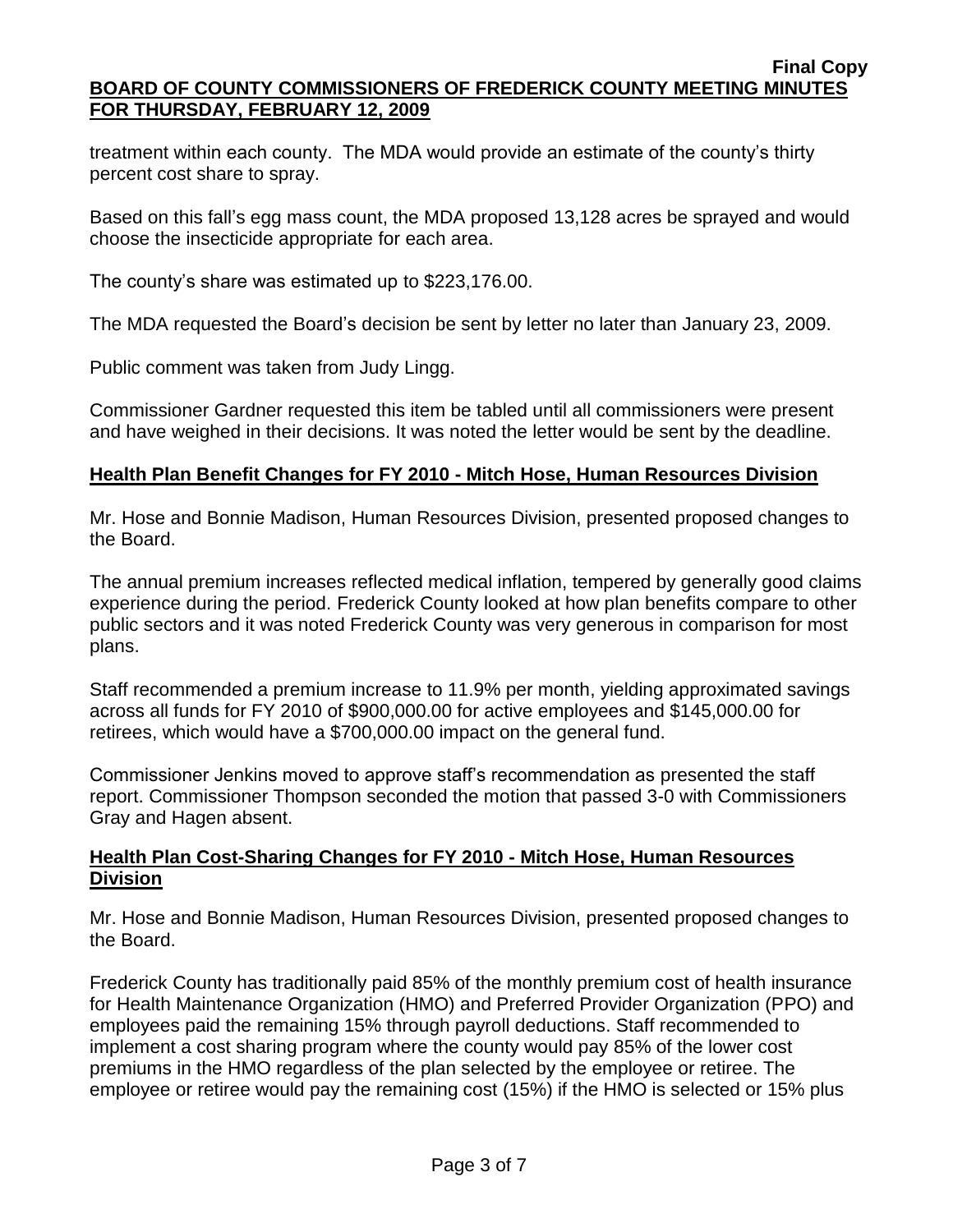the difference in cost between the HMO and PPO if the PPO is selected. The county estimated a savings of \$500,000 for active employees and \$120,000 for retirees for FY 2010.

Commissioner Jenkins moved to approve staff's recommendation as presented. Commissioner Thompson seconded the motion that passed 3-0 with Commissioners Gray and Hagen absent.

### **Legislative Issues**

Mr. Mathias presented updates to legislative issues.

There was consensus to have all five commissioners present to weigh in on House Bill 477, County Commissioner Retirement Benefits.

House Bill 879, Divestiture from Iran & Sudan, was not yet scheduled for hearing.

House Bill 906, Bow Hunting Safety Setback, was not yet scheduled for hearing.

State Bill 713, Bow Hunting Safety Setback, was scheduled for Friday, March 13, 2009.

House Bill 719, Frederick County Tip jars and Punchboard License, was scheduled for Wednesday, February 25, 2009.

State Bill 868, Frederick County Tip jars and Punchboard License, was scheduled for Thursday, March 5, 2009.

House Bill 721, Wine Festival Liquor License, was scheduled for Monday, February 23, 2009.

### **CLOSED SESSION**

Commissioner Thompson moved to proceed to closed session in accordance with Maryland Annotated Code State Government Article § 10-508(a) (7) To consult with counsel to obtain legal advice on a legal matter; and (8) To consult with staff, consultants, or other individuals about pending or potential litigation. Commissioner Jenkins seconded the motion that passed 3-0 with Commissioners Gray and Hagen absent.

### **COMMISSIONERS COMMENTS**

None.

### **PUBLIC COMMENTS**

None.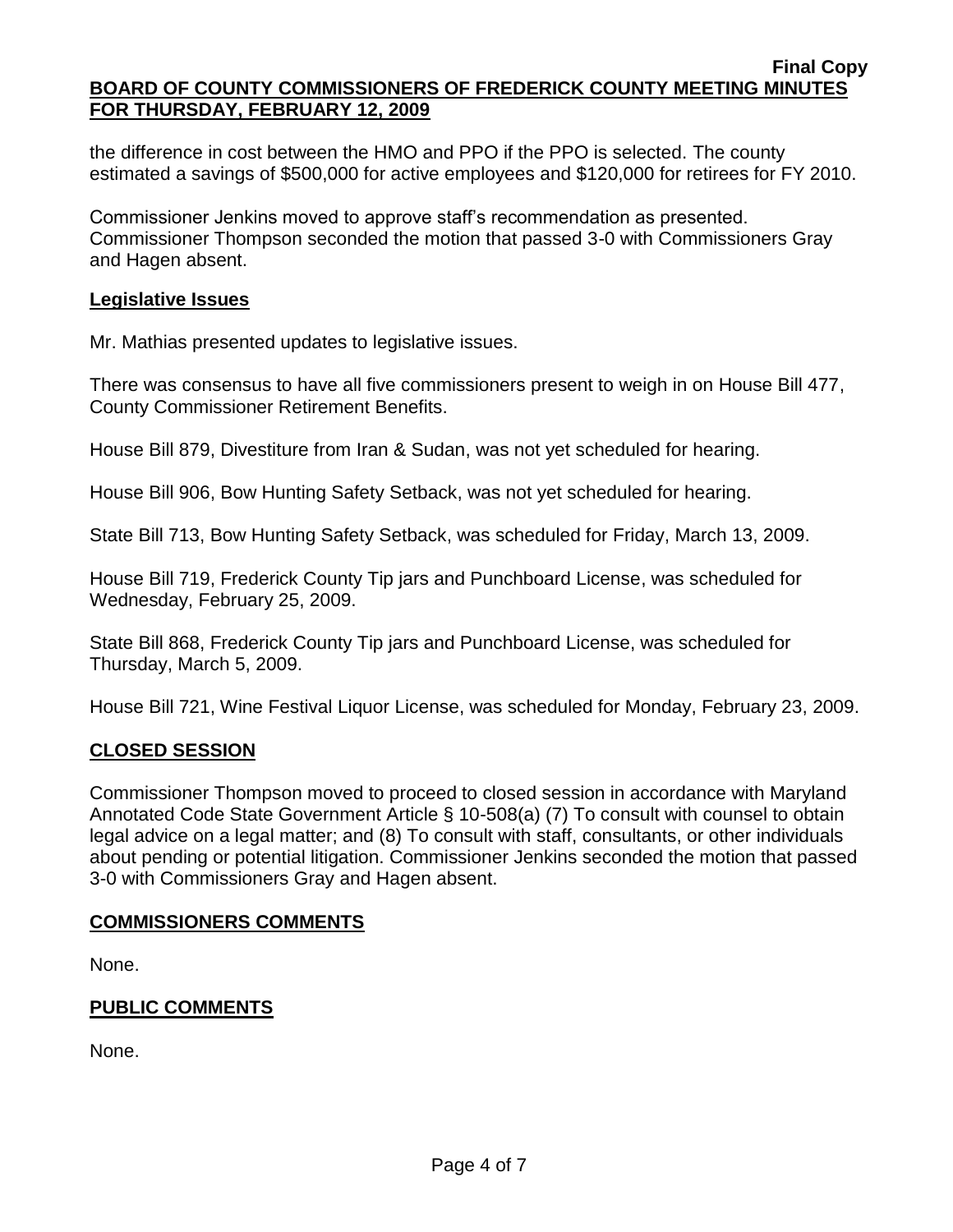# **QUESTIONS – PRESS**

None.

# **ADJOURN**

The meeting adjourned at 12:20 p.m.

Respectfully submitted,

Mary E. Baker Recording Secretary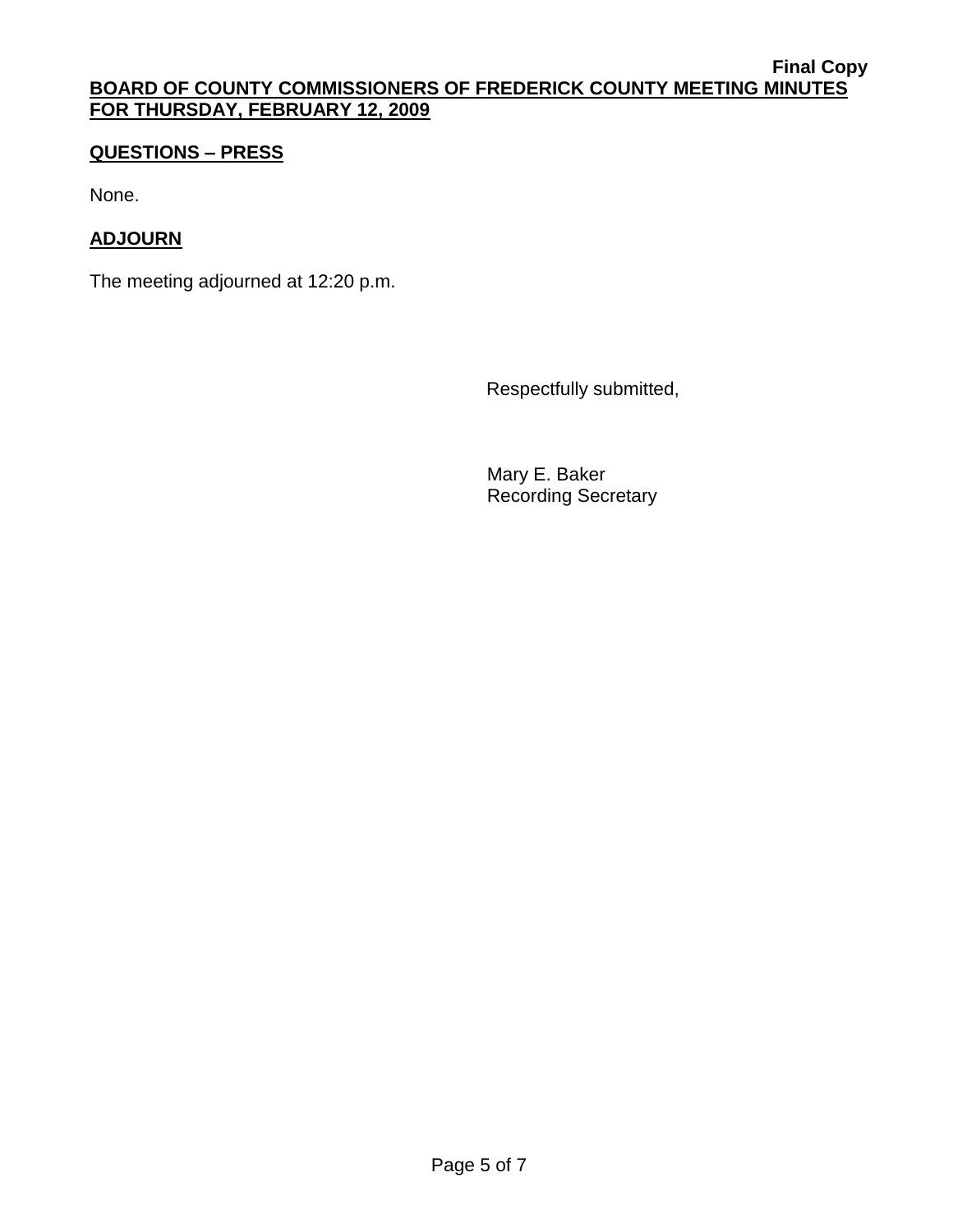## **FORM OF STATEMENT FOR CLOSING THE MEETING OF THURSDAY, FEBRUARY 12, 2009**

# **STATUTORY AUTHORITY TO CLOSE SESSION**

#### **State Government Article §10-508(a):**

(7) To consult with counsel to obtain legal advice on a legal matter; and

(8) To consult with staff, consultants, or other individuals about pending or potential litigation.

#### **Motion:**

Commissioner Thompson moved to proceed to closed session in accordance with Maryland Annotated Code State Government Article § 10-508(a) (7) To consult with counsel to obtain legal advice on a legal matter; and (8) To consult with staff, consultants, or other individuals about pending or potential litigation. Commissioner Jenkins seconded the motion that passed 3-0 with Commissioners Gray and Hagen absent.

#### **Topic to be Discussed:**

To discuss with staff (including the County Attorney) the ramifications of a recent court decision in pending lawsuits.

> Mary E. Baker Recording Secretary